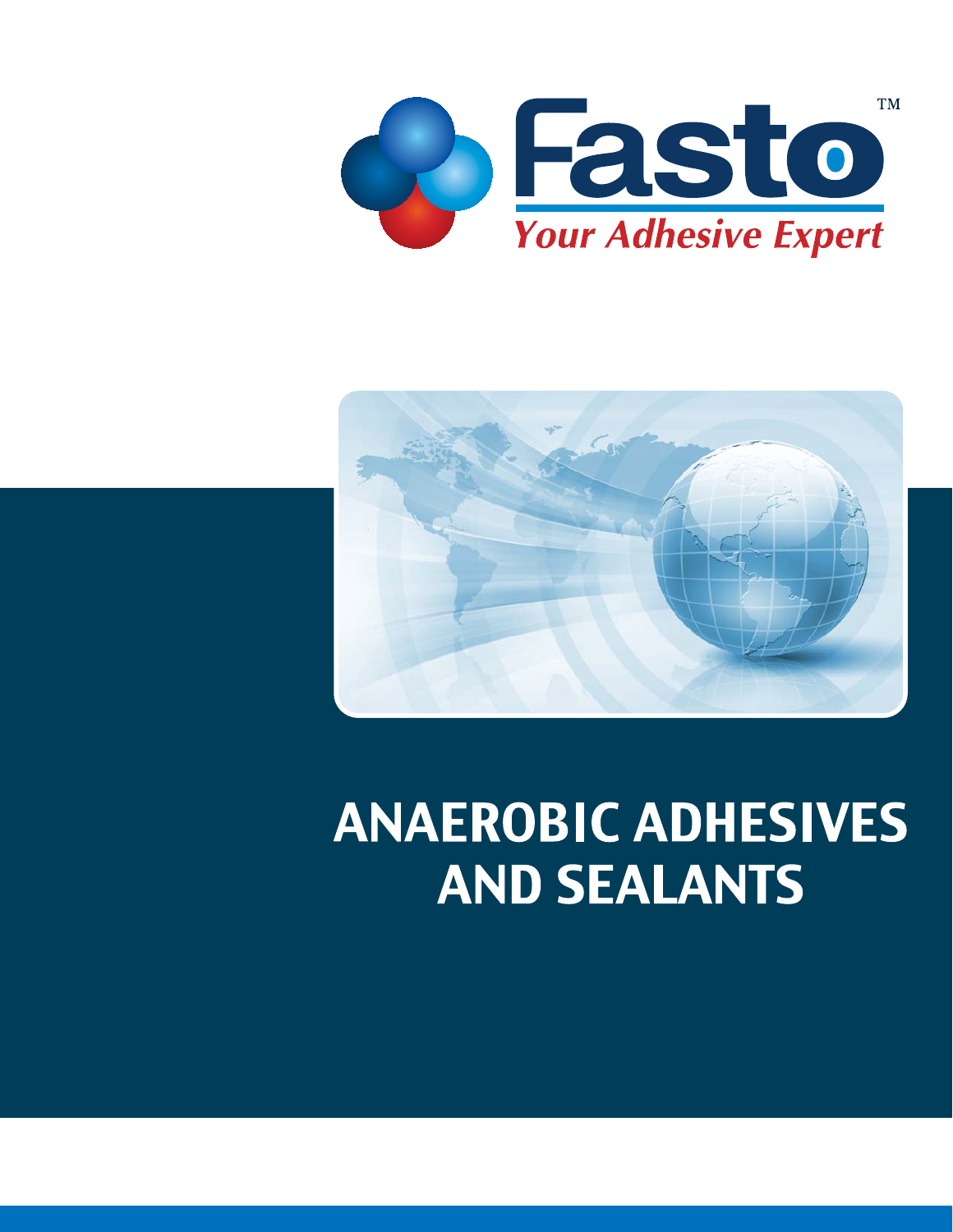#### **Anaerobic Adhesives and Sealants**

Fasto anaerobic adhesives and sealants are developed to maximize efficiency and to minimize the need for machinery maintenance in your facility. Curing only in the absence of oxygen and in the presence of metal ions, Fasto anaerobic adhesives are a solvent-free, room-temperature cure, one component system designed to deliver metal-to-metal bonds that resist shock and vibrations.

Fasto adhesives are unique due to their different strength properties and may be categorized as being high, medium, or low-strength, making selection of the appropriate product simple within a given category of use. General uses of Fasto anaerobic adhesives include locking and sealing of fasteners, retaining cylindrical assemblies like shaft-gear, shaft-bearing, shaft-pulley, rotors & many more, gasketing of flanges and sealing of pipes.

#### **Threadlocking**

Vibration often causes self-loosening of threads, our Fasto anaerobic adhesives provide a simple solution to this problem. When the appropriate Fasto threadlocker is applied and the parts are then assembled, the threadlocker fills the voids in the threads, locking bolts in place and creating a corrosion-stopping seal.

Fasto threadlockers are designed to eliminate the need for mechanical aids like washers, check nuts etc, in securing threads.

When choosing which Fasto threadlocker to use, consideration should be made for the various strength classes available, together with the substrate and size of the threads to be bonded. While most Fasto threadlockers are designed to be non-removable, low-strength grades are available to allow future disassembly. Fasto threadlockers are also available in a variety of viscosities, from wicking-grade to gel.

#### **Retaining Bearings, Shafts, Studs and Flanges**

Fasto retaining compounds durably and reliably retain cylindrical assemblies like shaft-gear, shaft-bearing, shaft-pulley, rotors & many more. Generally speaking, the need to dismantle such joints is not required, and Fasto retaining compounds are designed for high strength to meet this requirement. When Fasto retaining compounds are used, it is possible to achieve uniform stress distribution throughout the joint, making it possible to withstand dynamic and static loads with equals ease.

Additionally, use of Fasto retaining compounds confers the following advantages on the joints they bond:

- •Small gaps can be bridged, which allows for less costly part designs
- •Friction corrosion is avoided
- •Allows assembly of parts with different elongation figures.

#### **Sealing Gaskets**

Fasto gasket makers help eliminate pre-cut or compression gaskets. Used to fill the voids between metal flanges, Fasto gasket makers create a seal that protects the joint against corrosion. Because Fasto gasket makers are available in different strengths, it gives part designers freedom to design different types of joints-for example, one that is easy to disassemble, or one with the higher mechanical resistance conferred by simple choosing a higher-strength gasket maker. Fasto gasket makers are resistant to many common oils and gases, and permit sealing tests of up to 1 bar immediately after the parts are fully assembled.

Another great advantage of Fasto gasket makers is that they eliminate joint settlement. Compared to traditional rigid flanges, there is no need to re-tighten the flange bolts, and creeping and shimming effects are eliminated. Fasto gasket makers also allow you to reduce inventory by providing a single liquid solution to all your gasketing needs.

#### **Sealing Pipes**

In addition to sealing fine threads, Fasto pipe sealants can also seal pipe fittings. Thanks to their ability to withstand most chemicals, these sealants provide a complete seal between threads, offering many advantages over traditional sealing methods like PTFE tape or hemp. Depending on which sealant has been selected, initial leak tests may be carried out immediately, though early testing should not exceed 1 -2 bar. After curing is complete, pressure can be maximized, and the sealant will hold until the joint is destroyed.

As with any anaerobic adhesive or sealant the substrates to be bonded and their design have a huge influence on which Fasto pipe sealant is most appropriate for use. For example, larger threads need more adhesive to fill their larger voids, and will give higher torque values once the sealant is fully cured. In this instance, a low-strength Fasto pipe sealant should be selected, especially if easy disassembly is required.

#### **Fasto Advance Adhesive Technologies**

204, Florence, Ashram Road, Ahmedabad 380 009, Gujarat, INDIA. T/F: +91 79 26585956 Website: www.fastoadhesives.com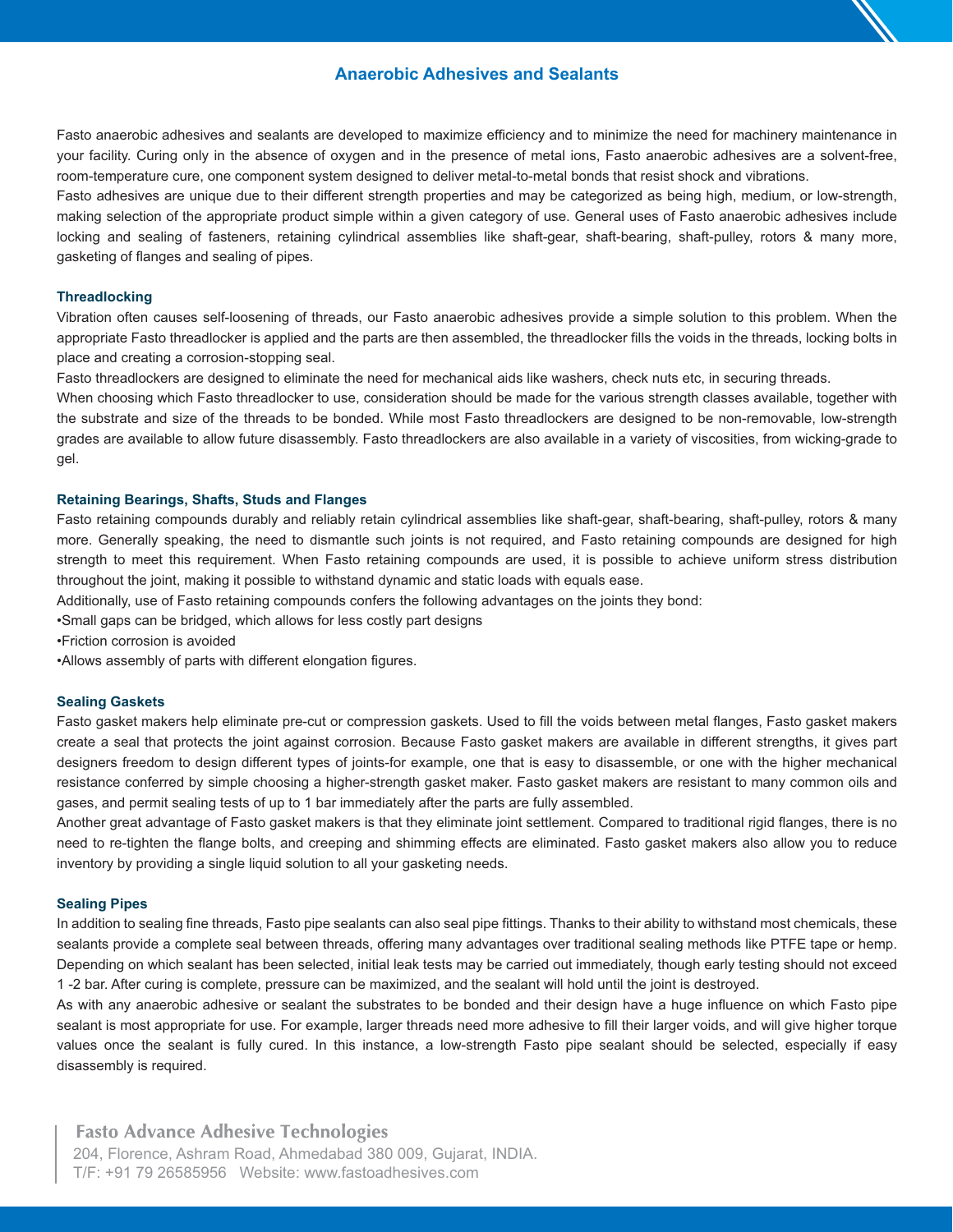|                      | <b>Threadlocking</b>                            |                                                                                                                                                                                                                                                  |                                                                |                                                            |                                       |  |
|----------------------|-------------------------------------------------|--------------------------------------------------------------------------------------------------------------------------------------------------------------------------------------------------------------------------------------------------|----------------------------------------------------------------|------------------------------------------------------------|---------------------------------------|--|
| Product              | Features                                        | Description                                                                                                                                                                                                                                      | <b>Typical Properties</b>                                      |                                                            | Ordering Information*                 |  |
|                      |                                                 | Fasto A122 is recommended for low-strength threadlocking                                                                                                                                                                                         | Fastener Size (inch)                                           | Up to $1/4$                                                |                                       |  |
|                      | <b>High Performance</b>                         | of adjustment screws, countersunk head screws, and set                                                                                                                                                                                           | Cure Time (Fixture/Full Strength)**                            | 10 min. / 24 hr.                                           |                                       |  |
| Fasto<br>A122        | LowStrength                                     | screws; on collars, pulleys, tool holders and controllers. It                                                                                                                                                                                    | Breakaway/Prevail Torque (Nm)                                  | 13/9                                                       | 50 ml - ANTL0122<br>250 ml - ANTL0322 |  |
|                      |                                                 | can also be used for low strength metals such as aluminium<br>and brass.                                                                                                                                                                         | Temperature Resistance for Continuous<br>Service (°C)          | -50 to 150                                                 |                                       |  |
|                      |                                                 | Fasto A143 is fast curing threadlocking compound thus Fastener Size (inch)                                                                                                                                                                       |                                                                | Up to 3/4                                                  |                                       |  |
|                      |                                                 | reduces or eliminates the need of primers. It is effec-                                                                                                                                                                                          | Cure Time (Fixture/Full Strength)**                            | 15 min. / 24 hr.                                           |                                       |  |
| <b>Fasto</b><br>A143 | <b>High Performance</b><br>Medium Strength      | tive on all types of metal threaded fasteners. It prevents<br>loosening of fasteners on vibrating parts such as pumps,                                                                                                                           | Breakaway/Prevail Torque (Nm.)                                 | 19/10                                                      | 50 ml - ANTL0143<br>250 ml - ANTL0343 |  |
|                      |                                                 | motors, gear boxes and machine tools. Removable with<br>hand tools.                                                                                                                                                                              | Temperature Resistance for Continuous<br>Service $(^{\circ}C)$ | -50 to 150                                                 |                                       |  |
|                      | High Performance<br><b>High Strength</b>        | Fasto A162 is a high strength product that can be applied<br>to fasteners up to 3/4" (20mm) before assembly. Localized<br>heating and hand tools are required to separate parts. Sol-<br>vents will not weaken the adhesive bond.                | Fastener Size (inch)                                           | Up to $3/4$                                                |                                       |  |
|                      |                                                 |                                                                                                                                                                                                                                                  | Cure Time (Fixture/Full Strength)**                            | 15 min. / 24 hr.                                           | 50 ml - ANTL0162<br>250 ml - ANTL0362 |  |
| <b>Fasto</b><br>A162 |                                                 |                                                                                                                                                                                                                                                  | Breakaway/Prevail Torque (Nm.)                                 | 25/25                                                      |                                       |  |
|                      |                                                 |                                                                                                                                                                                                                                                  | Temperature Resistance for Continuous<br>Service (°C)          | -50 to 150                                                 |                                       |  |
|                      | <b>High Performance</b><br>Permanent Strength   | Fasto A170 is fast curing threadlocking compound. It can be<br>used on all metal fasteners where regular removal for main-<br>tenance is not required. It is recommended for permanently<br>locking of studs on engine blocks and pump housings. | Fastener Size (inch)                                           | Up to $3/4$                                                | 50 ml - ANTL0170<br>250 ml - ANTL0370 |  |
|                      |                                                 |                                                                                                                                                                                                                                                  | Cure Time (Fixture/Full Strength)**                            | 15 min. / 24 hr.                                           |                                       |  |
| Fasto<br>A170        |                                                 |                                                                                                                                                                                                                                                  | Breakaway/Prevail Torque (Nm.)                                 | 29/33                                                      |                                       |  |
|                      |                                                 |                                                                                                                                                                                                                                                  | Temperature Resistance for Continuous<br>Service $(^{\circ}C)$ | -50 to 150                                                 |                                       |  |
|                      | <b>High Viscosity</b><br>High Temperature       | Fasto A172 is high viscosity and high temperature thread-<br>locking compound. High viscosity allows its usage on fas-<br>teners size upto 1 1/2 ".                                                                                              | Fastener Size (inch)                                           | upto 1 1/2                                                 |                                       |  |
| Fasto<br>A172        |                                                 |                                                                                                                                                                                                                                                  | Cure Time (Fixture/Full Strength)**                            | 15 min. / 24 hr.                                           | 50 ml - ANTL0172                      |  |
|                      |                                                 |                                                                                                                                                                                                                                                  | Breakaway/Prevail Torque (Nm.)                                 | 26/26                                                      |                                       |  |
|                      |                                                 |                                                                                                                                                                                                                                                  | Temperature Resistance Service (°C)                            | -50 to 200<br>(continuous)<br>-50 to 230<br>(intermittent) | 250 ml - ANTL0372                     |  |
|                      |                                                 | Fasto A190 is very low viscosity threadlocking compound.<br>It can be used for locking after assemblies are completed.<br>It can also be used for interference fit assemblies and for<br>porosity sealing.                                       | Fastener Size (inch)                                           | upto $1/2$                                                 | 50 ml - ANTL0190<br>250 ml - ANTL0390 |  |
|                      |                                                 |                                                                                                                                                                                                                                                  | Cure Time (Fixture/Full Strength)**                            | 15 min. / 24 hr.                                           |                                       |  |
| Fasto<br>A190        | Very Low Viscosity<br><b>Wicking Capability</b> |                                                                                                                                                                                                                                                  | Breakaway/Prevail Torque (Nm.)                                 | 16/16                                                      |                                       |  |
|                      |                                                 |                                                                                                                                                                                                                                                  | Temperature Resistance for Continuous<br>Service (°C)          | -50 to 150                                                 |                                       |  |

| <b>Threadsealing</b>        |                                            |                                                                                                                                                                                                                                                                                                                           |                                                       |                                   |                                       |  |  |
|-----------------------------|--------------------------------------------|---------------------------------------------------------------------------------------------------------------------------------------------------------------------------------------------------------------------------------------------------------------------------------------------------------------------------|-------------------------------------------------------|-----------------------------------|---------------------------------------|--|--|
| Product                     | Features                                   | Description                                                                                                                                                                                                                                                                                                               | <b>Typical Properties</b>                             |                                   | Ordering Information*                 |  |  |
|                             |                                            |                                                                                                                                                                                                                                                                                                                           | Pipe Thread Size (inch)                               | Upto $3/4$                        |                                       |  |  |
| <b>Fasto</b><br>A742        | <b>High Performance</b><br>Medium Strength | Fasto A742 is liquid thread sealant, recommended for seal-<br>ing fine threads of Hydraulic/ Pneumatic connections. It<br>seals upto burst pressure of pipe. A742 offers excellent<br>chemical resistance also.                                                                                                           | Temperature Resistance for Continuous<br>Service (°C) | $-50$ to $150$                    | 50 ml - ANTS0142<br>250 ml - ANTS0342 |  |  |
|                             |                                            |                                                                                                                                                                                                                                                                                                                           | Viscosity (cPs)                                       | 500                               |                                       |  |  |
|                             |                                            |                                                                                                                                                                                                                                                                                                                           | Cure Time (Fixture/Full Strength)**                   | 15 min. / 24 hr.                  |                                       |  |  |
| <b>Fasto</b><br><b>A777</b> | <b>High Performance</b><br>Medium Strength | Fasto A777 is formulated to lock and seal medium to coarse<br>straight and tapered pipe threads on pipes Ø15mm to<br>Ø80mm. Fasto A777 gives an almost instant low pressure<br>seal (upto 2 bar after 20mins.) and when fully cured seals<br>up to the bursting pressure of the pipe (10,000 psi).                        | Pipe Thread Size (inch)                               | upto 3                            | 50 ml - ANTS0177<br>250 ml - ANTS0377 |  |  |
|                             |                                            |                                                                                                                                                                                                                                                                                                                           | Temperature Resistance for Continuous<br>Service (°C) | -50 to 150                        |                                       |  |  |
|                             |                                            |                                                                                                                                                                                                                                                                                                                           | Viscosity (cPs)                                       | 48000 / 15000<br>(thixotropic)    |                                       |  |  |
|                             |                                            |                                                                                                                                                                                                                                                                                                                           | Cure Time (Fixture/Full Strength)**                   | 15 min. / 24 hr.                  |                                       |  |  |
| Fasto<br>A765               | <b>High Performance</b><br>Low Strength    | Fasto A765 gives low strength break and prevail torque on<br>assembled joints, thus enabling easier disassembly and<br>servicing, which is further helped by the lubricity of A765. Service $(°C)$<br>Fasto A765 is suitable for most straight and tapered pipe<br>threads of medium to coarse pitch, from Ø15mm to Ø80mm | Pipe Thread Size (inch)                               | upto 3                            | 50 ml - ANTS0165<br>250 ml - ANTS0365 |  |  |
|                             |                                            |                                                                                                                                                                                                                                                                                                                           | Temperature Resistance for Continuous                 | -50 to 150                        |                                       |  |  |
|                             |                                            |                                                                                                                                                                                                                                                                                                                           | Viscosity (cPs)                                       | 300,000 / 80,000<br>(thixotropic) |                                       |  |  |
|                             |                                            | pipe. Fasto A765 will not cure outside the joint and is virtu-<br>ally non-fouling in most types of pipe systems.                                                                                                                                                                                                         | Cure Time (Fixture/Full Strength)                     | 100 min. / 24 hr.                 |                                       |  |  |

|               | Gasketing               |                                                                                                                                                                                                                                                                                                                                                                      |                           |                                       |                                       |  |  |  |
|---------------|-------------------------|----------------------------------------------------------------------------------------------------------------------------------------------------------------------------------------------------------------------------------------------------------------------------------------------------------------------------------------------------------------------|---------------------------|---------------------------------------|---------------------------------------|--|--|--|
| Product       | Features                | Description                                                                                                                                                                                                                                                                                                                                                          | <b>Typical Properties</b> |                                       | Ordering Information*                 |  |  |  |
|               |                         |                                                                                                                                                                                                                                                                                                                                                                      | Gap Fill (mm)             | 0.35                                  |                                       |  |  |  |
| Fasto<br>A473 | <b>High Performance</b> | Fasto A473 is recommended for sealing rigid & semi-rigid Temperature Resistance for Continuous<br>metal flanges. It is slow curing. It can be used for sealing Service (°C)<br>large gearbox flanges, pump housing, machinery covers, Cure Time (Fixture/Full Strength)**<br>etc. It offers initial pressure resistance of 0.5 bar after 20 Viscosity (cPs)<br>mins. |                           | $-50$ to 150                          | 50 ml - ANFS0173<br>250 ml - ANFS0373 |  |  |  |
|               | Slow Curing             |                                                                                                                                                                                                                                                                                                                                                                      |                           | 30 min. / 24 hr.                      |                                       |  |  |  |
|               |                         |                                                                                                                                                                                                                                                                                                                                                                      |                           | 500,000<br>/ 110,000<br>(thixotropic) |                                       |  |  |  |

## **Fasto Advance Adhesive Technologies**

204, Florence, Ashram Road, Ahmedabad 380 009, Gujarat, INDIA. T/F: +91 79 26585956 Website: www.fastoadhesives.com